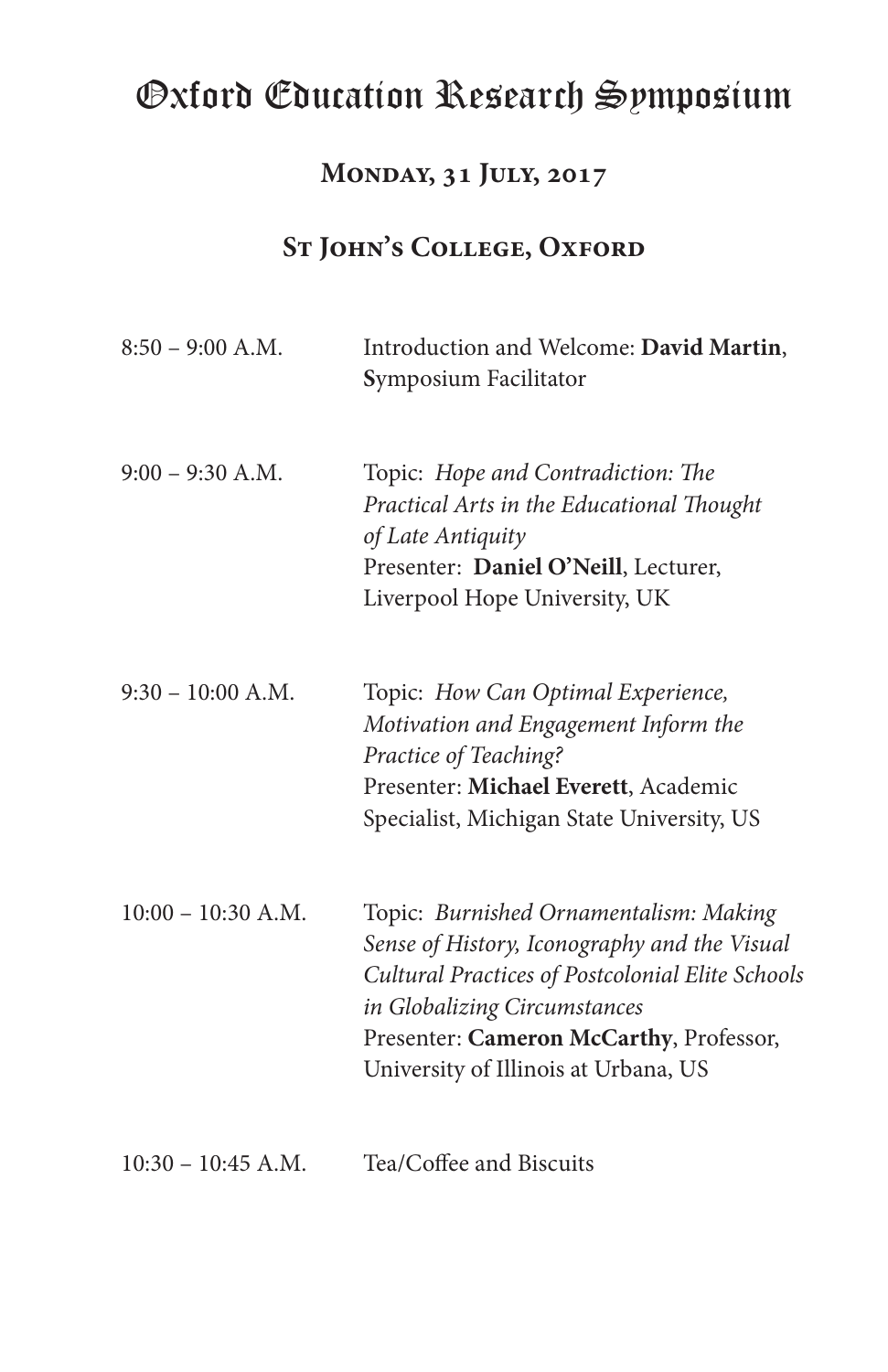# Oxford Education Research Symposium Oxford Education Research Symposium

| $10:45 - 11:15$ A.M. | Topic: Student Engagement and Emotional<br>Intelligence in Higher Education: Challenges<br>and Opportunities<br>Presenter: Sandra Stephenson, Lecturer,<br>Middlesex University, Dubai, UAE                                                      | $1:45 - 2:15$ P.M. | Topic: Engaging with Linguistic Diversity in<br>Global Cities: Arguing for 'Language<br>Hierarchy Free' Policy and Practice in<br>Education<br>Presenter: Dina Mehmedbegovic, Lecturer,<br>University College London, UK |
|----------------------|--------------------------------------------------------------------------------------------------------------------------------------------------------------------------------------------------------------------------------------------------|--------------------|--------------------------------------------------------------------------------------------------------------------------------------------------------------------------------------------------------------------------|
| $11:15 - 11:45$ A.M. | Topic: Using Coursebooks for Teaching<br>English as a Foreign Language in Primary<br>School: Take it or Leave it<br>Presenter: Senem Sahin, Associate Professor,<br>Augsburg University, Germany                                                 | $2:15 - 2:45$ P.M. | Topic: Why Did They Stay? Influence of<br>Social and Cultural Capital on Student<br>Persistence<br>Presenter: H. Kay Banks, Assistant<br>Professor, University of South Carolina, US                                     |
| $11:45 - 12:15$ P.M. | Topic: Is Holistic Approach in Social Media<br>Ads Appealing to Youth Volunteering?<br>Presenter: Vanaja Menon Vadakepat,<br>Associate Professor, New York Institute of<br>Technology, UAE                                                       | $2:45 - 3:15$ P.M. | Topic: Private Schools in Indonesia: Equality<br>$vis-\dot{a}-vis$ Inequality<br>Presenter: Melisa Apriyani, Postgraduate<br>Student, University College London, UK                                                      |
| $12:15 - 1:15$ P.M.  | Lunch                                                                                                                                                                                                                                            |                    |                                                                                                                                                                                                                          |
| $1:15 - 1:45$ P.M.   | Topic: The Positive Behavior of Student<br>Changed by the Media Technology<br>Presenters: Siripen Iamurai, Researcher,<br>Assumption University, Thailand, and<br>Pathawit Chongsermsirisakul, Researcher,<br>Chulalongkorn University, Thailand |                    |                                                                                                                                                                                                                          |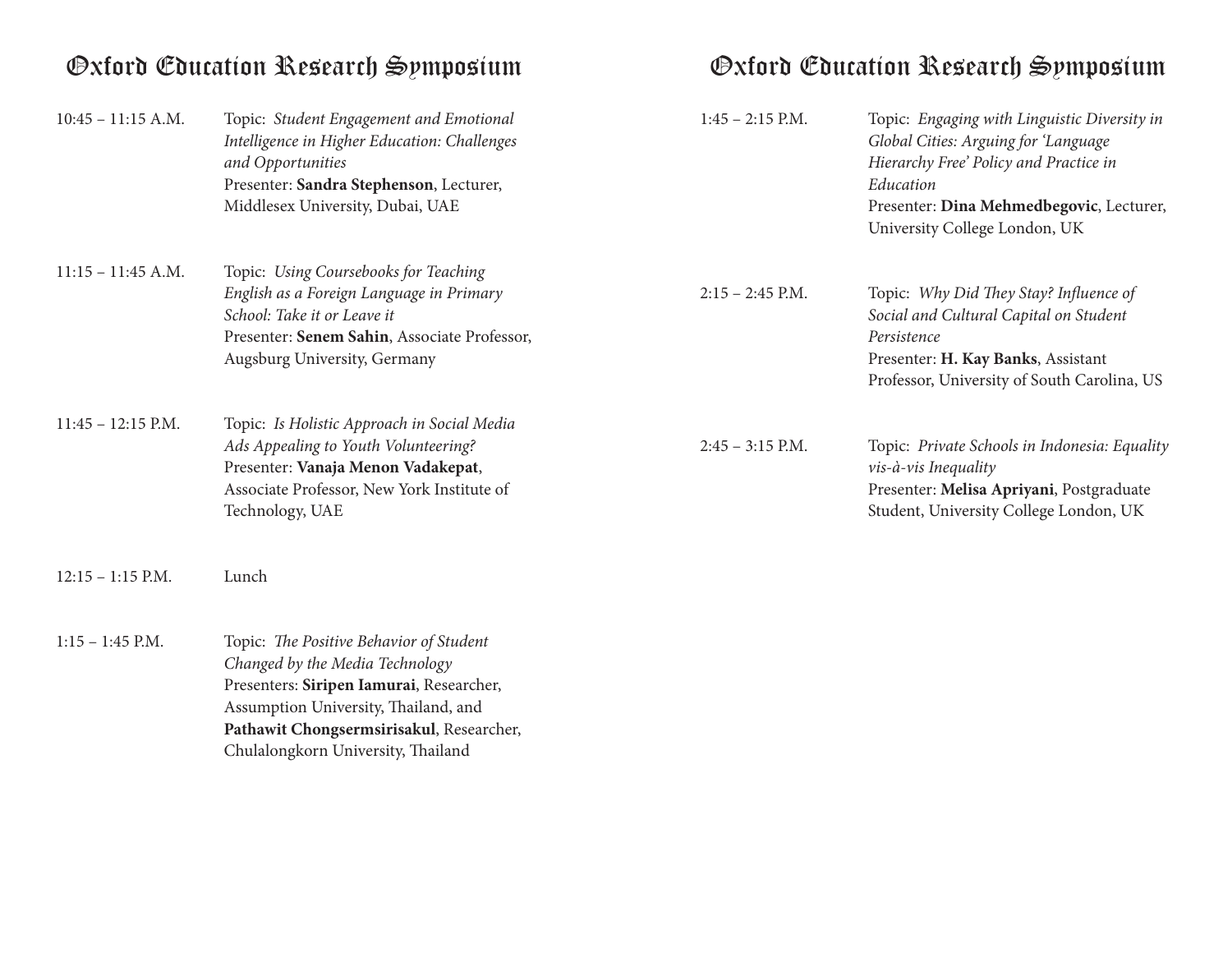**Tuesday, 1 August, 2017**

## ST **JOHN'S COLLEGE, OXFORD**

| $8:50 - 9:00$ A.M.   | Introduction and Welcome: David Martin,<br>Symposium Facilitator                                                                                                                                                              | $11:15 - 11:45$ A.M. | Topic: Single Sex vs. Co-Educational High<br>Schools: Performance of Jamaican Adolescents<br>Across School Types in the Sciences, Arts and                                                                                        |
|----------------------|-------------------------------------------------------------------------------------------------------------------------------------------------------------------------------------------------------------------------------|----------------------|-----------------------------------------------------------------------------------------------------------------------------------------------------------------------------------------------------------------------------------|
| $9:00 - 9:30$ A.M.   | Topic: Continuous Improvement of an<br>Engineering Program: Is this an Achievable<br><b>Accreditation Criterion?</b><br>Presenter: Janusz Supernak, Professor, San<br>Diego State University, US                              |                      | Social Sciences<br>Presenter: Joan Spencer-Ernandez, Lecturer,<br>University of the West Indies, Jamaica                                                                                                                          |
|                      |                                                                                                                                                                                                                               | $11:45 - 12:15$ P.M. | Topic: Critiquing Cross-Cultural Framing of<br>Culturally and Linguistically Diverse                                                                                                                                              |
| $9:30 - 10:00$ A.M.  | Topic: Reflections on and Strategies of<br>Mentoring for Reflective Practice: A Special<br>Focus on Online Mentoring in Hungary<br>Presenter: Kinga Káplár-Kodácsy,<br>Graduate Student, Eötvös Loránd University,<br>Hungary |                      | Family-Professional Communications in<br>Special Education<br>Presenter: Sumin Mullins, Graduate<br>Student, University of Kansas, US                                                                                             |
|                      |                                                                                                                                                                                                                               | $12:15 - 1:15$ P.M.  | Lunch                                                                                                                                                                                                                             |
| $10:00 - 10:30$ A.M. | Topic: The Management of Racial Integration<br>in Public Secondary Schools in South Africa<br>Presenter: Lloyd Conley, Associate<br>Professor, North West University, South<br>Africa                                         | $1:15 - 1:45$ P.M.   | Topic: Transformative and Culturally<br>Responsive Mathematics and Science<br>Education Informed by an Understanding of<br>Worldviews<br>Presenter: Althea Hylton-Lindsay, Associate<br>Professor, William Paterson University of |
| $10:30 - 10:45$ A.M. | Tea and Coffee                                                                                                                                                                                                                |                      | New Jersey, US                                                                                                                                                                                                                    |

## Oxford Education Research Symposium Oxford Education Research Symposium

*on the 'Other' Side*

10:45 – 11:15 A.M.

Academic College, Israel

Topic: *Palestinian-Israeli Teachers Teaching* 

Presenter: **Wurud Jayusi**, Lecturer, Beit Berl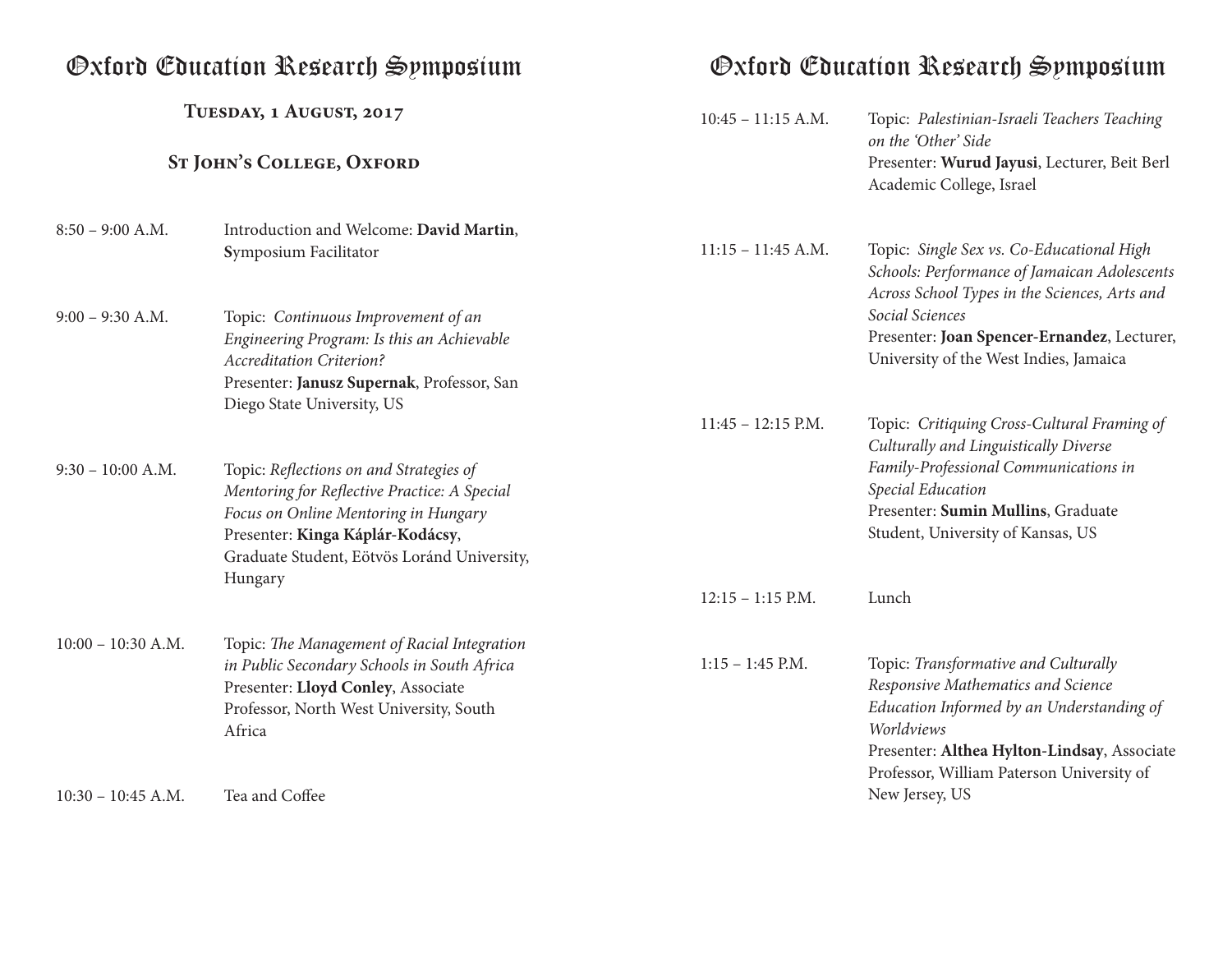Topic: *From Civil Identity to Interethnic Cooperation of Students* Presenter: **Irina Dolinina**, Professor, Perm National Research Polytechnic University, Russia  $1:45 - 2:15$  P.M.

Topic: *Segregation in the US: Wealth, Race and Religion* Presenter: **Kern Alexander**, Professor, University of Illinois at Urbana, US 2:15 – 2:45 P.M.

## Oxford Education Research Symposium Oxford Education Research Symposium

### **Other Participants**

**Katherine Corey**, Seashell Trust, UK **Sharon Nijemanting**, Delft University of Technology, Netherlands **Mariana Kruger**, Stellenbosch University, South Africa **Abdallah Abu Shihadeh**, King's Academy, Jordan **Hani Elayyan**, King's Academy, Jordan **David Pedder**, University of Leicester, UK **Hui Wang**, Tsinghua University, China **Adam Castro**, Kerman Unified School District, US

### **Symposium Facilitiator**

**Dr David Martin** is a former Headmaster of a state school in the United Kingdom. He taught leadership courses at the University of Amsterdam and lectured at Oxford University. Dr Martin has been an International Consultant for Secondary School Modernization in Trinidad and Tobago and in Guyana. He has, also, worked for the Inter-American Development Bank, and has served as Co-Director of Developing Schools and Services for Democracy in Europe and in Oxford. In addition, he has served as a Research Fellow in Comparative Education and Development programmes at the University of Reading.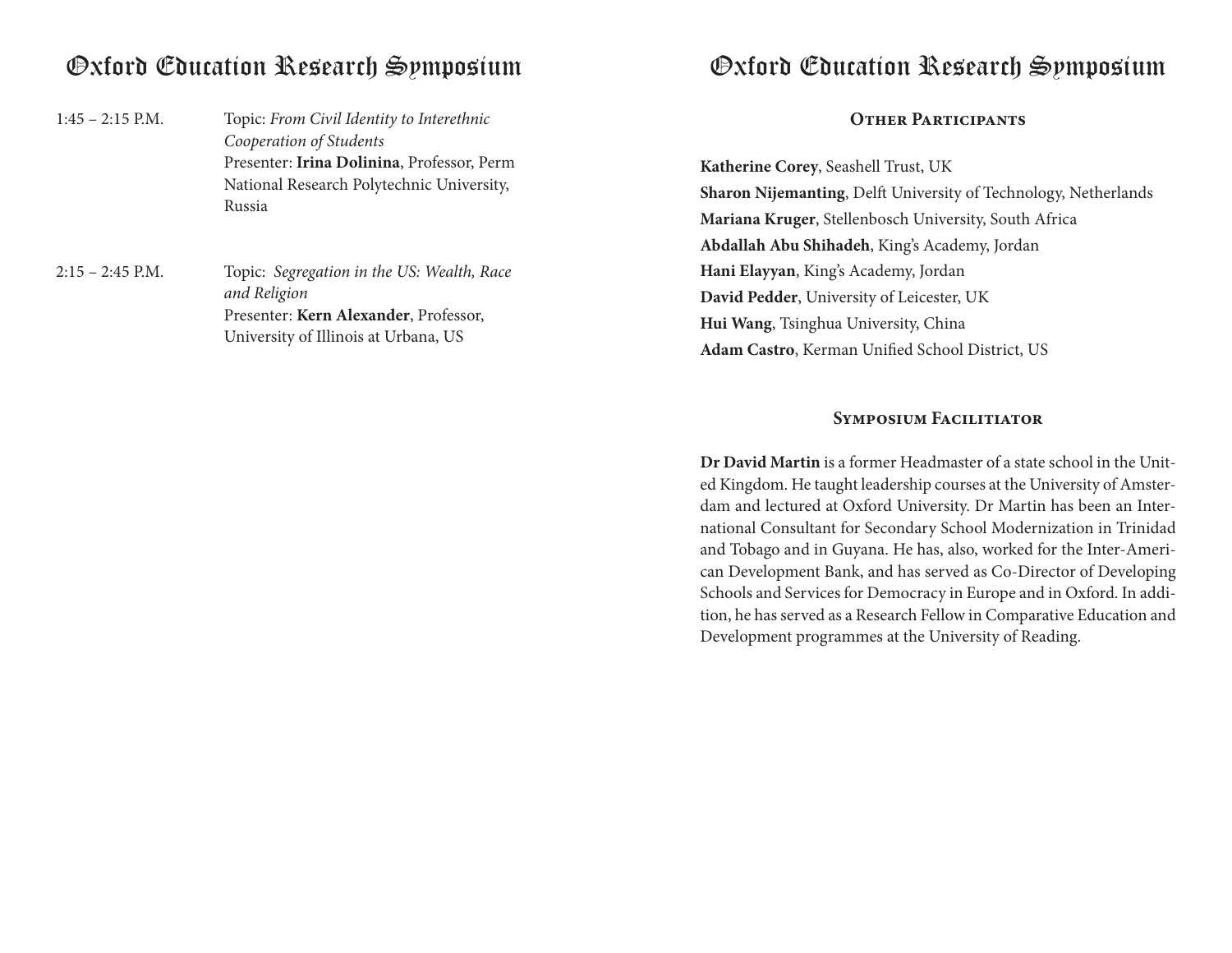Oxford Education Research Symposium

Notes:

Oxford Education Research Symposium